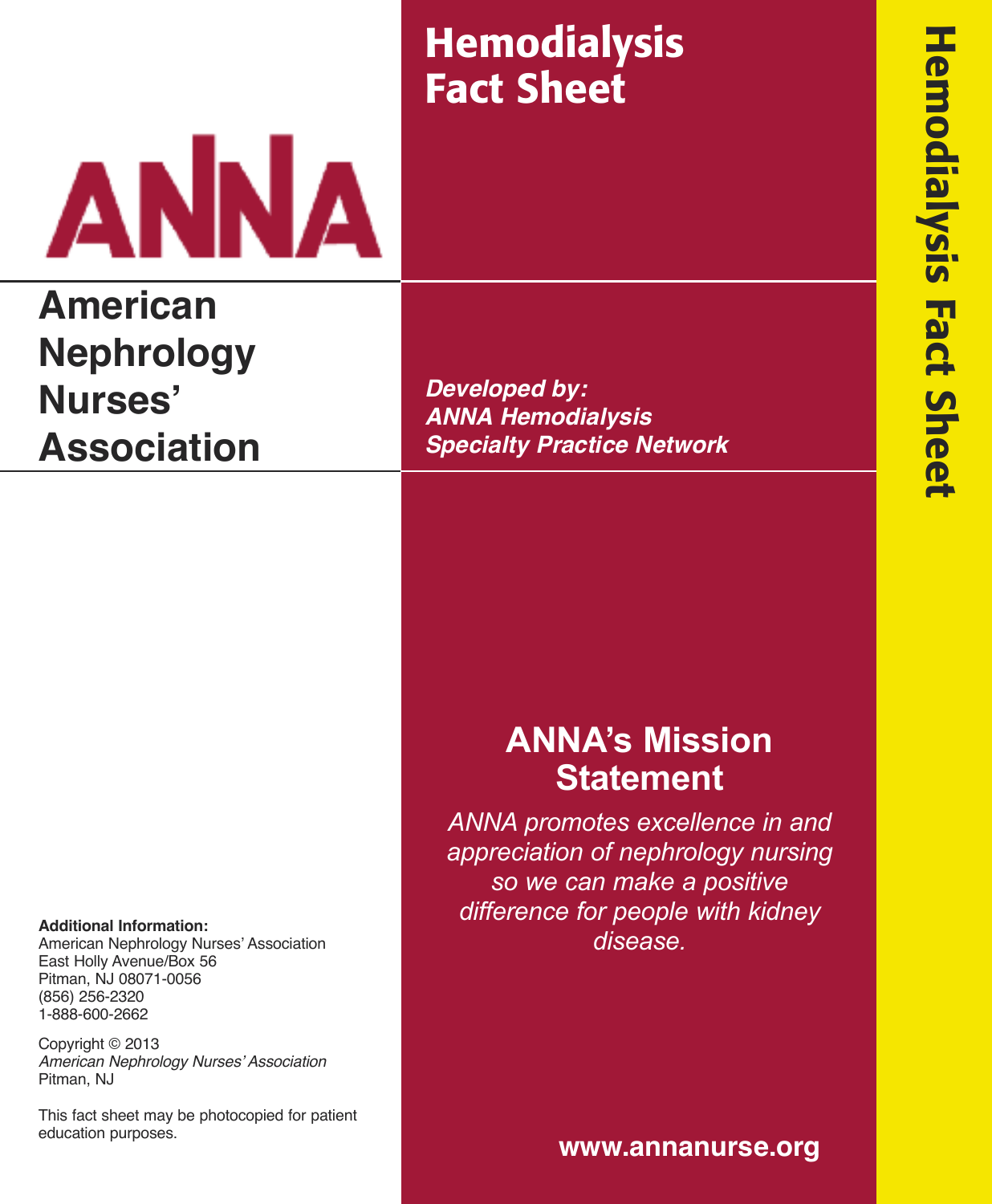

## *CHRONIC KIDNEY DISEASE: WHAT IS IT?*

*Chronic Kidney Disease (CKD)* may become a progressive loss of renal function leading to but not always requiring *replacement therapy*. The etiology of ESRD can be from a variety of diseases, most notably:

- **➤** Diabetes mellitus **➤** Hypertension
- **➤** Glomerular disease **➤** Interstitial nephritis
- 
- **➤** Obstructive disorders **➤** Drugs/toxins
- 
- 
- **➤** Chronic pyelonephritis **➤** Cystic/hereditary/congenital diseases
	-

Regardless of the etiology, many body systems depend upon an environment in which normal kidney function exists. CKD affects virtually every system in the body. These alterations may include:

- **➤** Cardiovascular disease **➤** Anemia
- **➤** Bone and mineral imbalances and disorders **➤** Hypertension
- **➤** Chronic Inflammatory State

Manifestations of these alterations include:

- **➤** Decreased or no urine output **➤** Shortness of breath
- **➤** Fluid retention/edema hands, feet, face **➤** Sleep interruption
- 
- 
- 
- **➤** Nausea/vomiting **➤** Restlessness ("restless legs syndrome")
- **➤** Thirst **➤** Decreased appetite

*Replacement Therapy* can take several forms: kidney transplantation, peritoneal dialysis, and the most common form of therapy – hemodialysis. Hemodialysis can be performed acutely, chronically, or as a home therapy.

### *HEMODIALYSIS*

Hemodialysis is the most common therapy for patients with CKD because it:

- ▶ Removes waste products and excess fluid directly from the vascular system by passing the blood through the artificial kidney, dialyzer (filter).
- ▶ Performed 3 to 5 hours three times per week in-center, nocturnally up to 6 hours, or done in short, daily increments if a patient is at home.
- ▶ Corrects the pH, electrolytes, and chemical levels of the blood.

The dialysis process:

▶ Blood is separated from the dialysate (the fluid that passes through the dialyzer and causes the removal of toxins) by a thin semipermeable membrane.

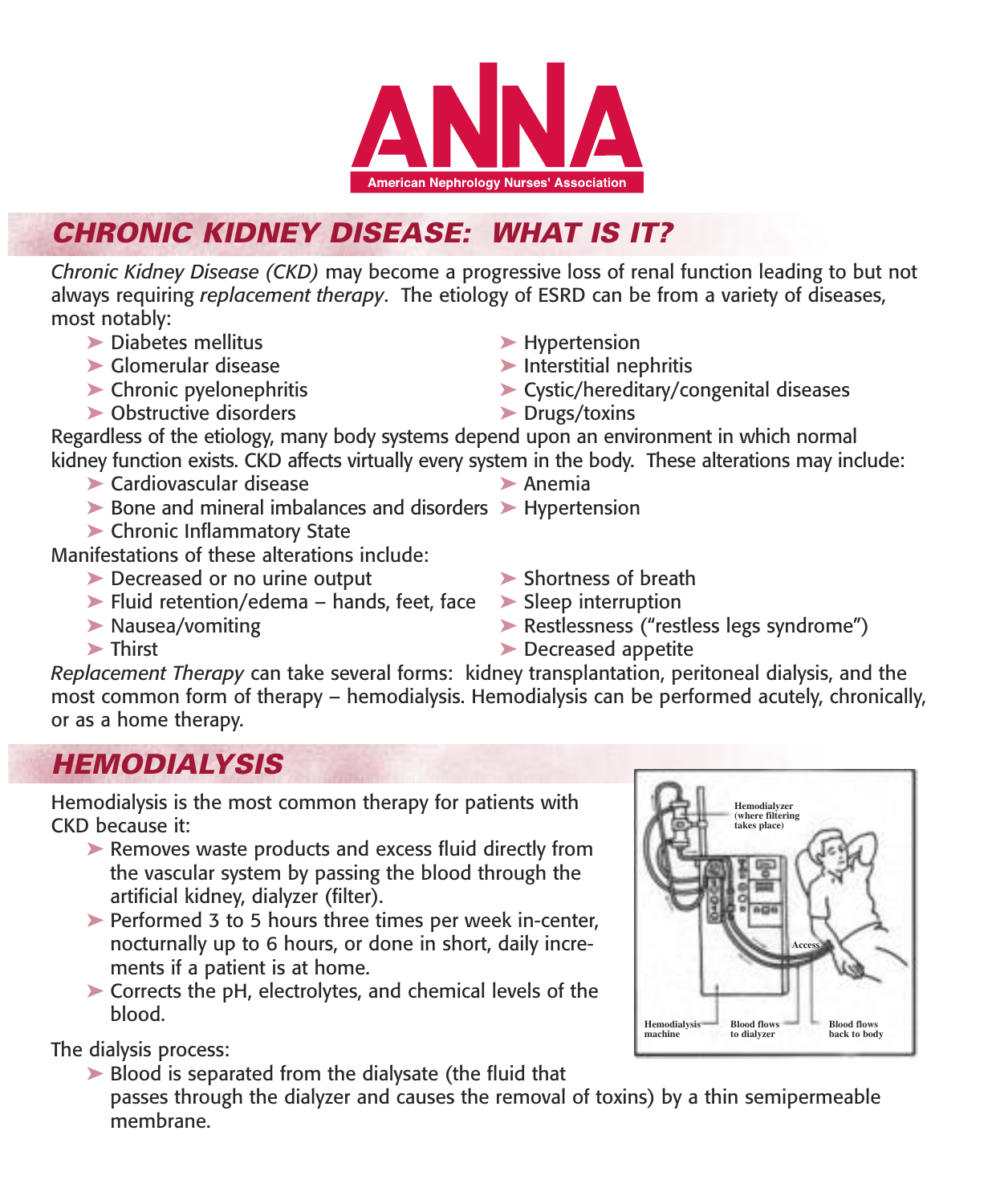- **►** Uremic toxins and excess levels of chemicals like potassium are removed from the artificial kidney through diffusion.
- **►** Pressure in the dialyzer is used to remove excess fluid. The blood and the dialysate do not come in direct contact with each other.

#### **VASCULAR ACCESS FOR HEMODIALYSIS:** *The patient's lifeline*

- **►** Three types of access to circulation can provide adequate blood flow for a thorough dialysis.
- ► Two types of internal accesses require cannulation with two large bore fistula needles for every dialysis session. One needle will pull the blood into the tubing and dialyzer, while the other is used to return the blood. The needles are removed after the treatment is completed.

#### **Arterio-venous Fistula**

- ► Created by surgically connecting an artery to a vein.
- ► It is the standardly preferred access.
- **►** Should not be used until it is determined to be ready for use, usually 6 to 12 weeks after its creation.
- ▶ Lowest risk for infection.

#### **Arterio-venous Graft:**

- **►** Created by attaching a special synthetic tubing to an artery at one end and a vein at the other.
- **►** Ready for use in 2 to 3 weeks (after surgical site healed and swelling has gone down).

#### **Central Vein Catheter :**

- ► Is an external access and may be used for hemodialysis immediately.
- ► Is placed in a large vein through the neck or upper chest.
- ► The ports to access the catheter remain outside the body.
- **►** Does not require cannulation.
- ► Connects directly to the blood tubing of the dialysis machine.

#### *NOTE: DO NOT USE any of these forms of vascular access for anything other than hemodialysis!*

### *NUTRITIONAL MANAGEMENT: TYPICAL RECOMMENDATIONS*

- **➤ Protein** 1.0-1.2 g/kg/day 50% high biologic value protein
- **➤ Potassium** 40-70 mEq (1,500-2,500 mg)/day (avoid high potassium foods and salt substitute that is potassium chloride)
- **➤ Sodium** 750-1,000 mg/day (avoid high sodium foods and do not use added salt)
- **➤ Phosphorus** 600-1,200 mg/day (limit dairy products)
- ▶ **Calories** > 35 kcal/kg/day, less for obese patients (25-30 kcal/kg), and more with stress or malnutrition (40-45 kcal/day)
- **➤ Fluids** limited to 1-1.5 liters plus urine output per day

**Diabetes Mellitus:** Same meal plan but limit concentrated sweets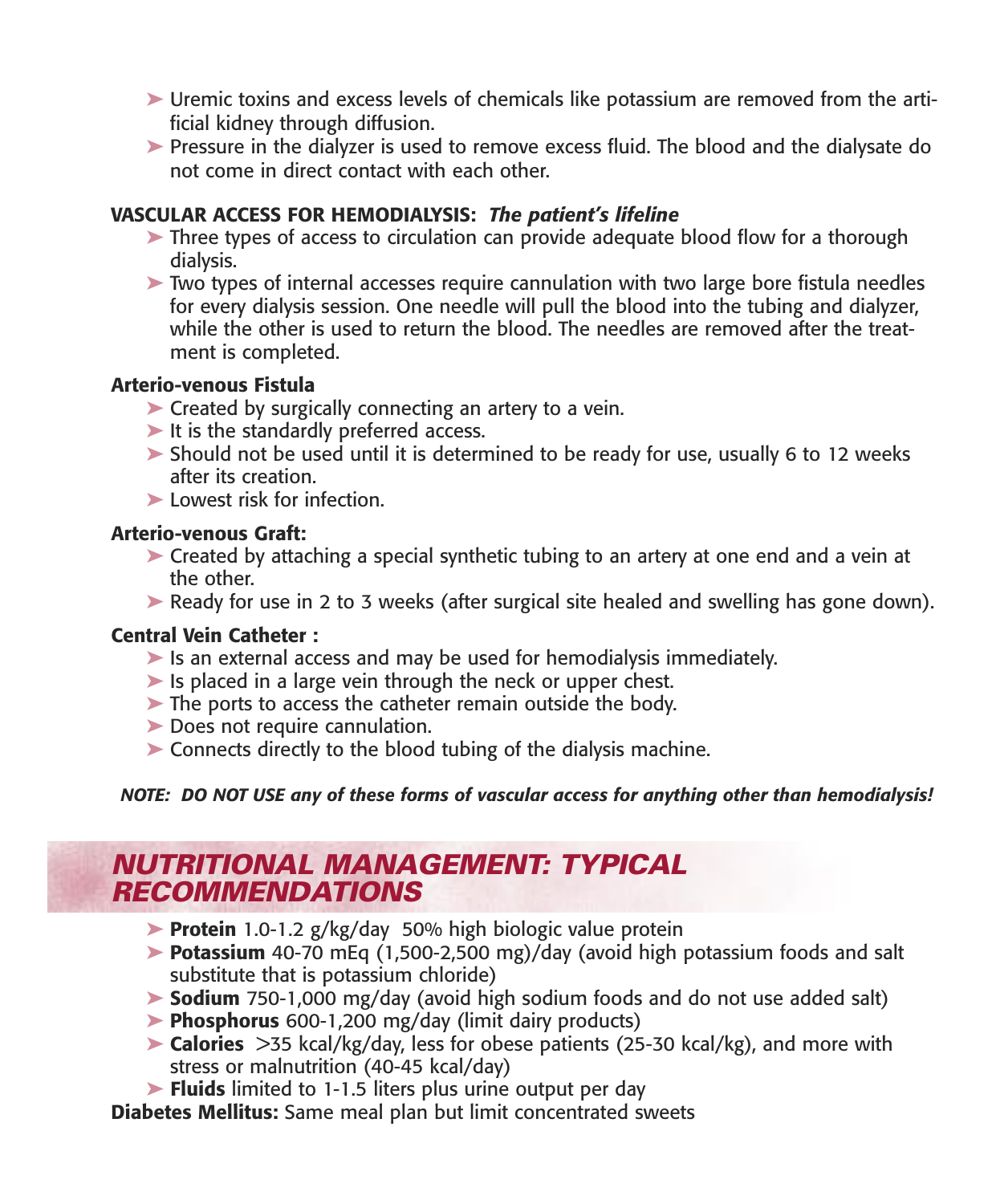### *TYPICAL MEDICATIONS*

- **➤ Multivitamins without minerals or vitamin D** to replace excess loss during hemodialysis (folic acid 1 mg/day)
- **➤ Phosphate binders** to limit GI absorption of phosphorous and prevent renal bone disease or hyperparathyroidism (e.g. Phoslo®, Renvela®, Fosrenal ®)
- **Erythropoietin** for anemia (Aranesp®, Epogen®, Procrit®)
- **► Iron** for anemia management (oral or IV e.g. Ferrlecit<sup>®</sup>, iron dextran, Venofer<sup>®</sup> or Ferraheme®)
- ▶ Vitamin D (1,25 vitamin D<sub>3</sub>) to prevent/treat renal bone disease (Hectorol®, Rocaltrol Zemplar®)
	- **➤ Antihypertensives** for blood pressure management (ACE inhibitors, angiotensin receptor blockers, beta blockers, calcium channel blockers, central alpha-2 agonist, alpha-1 blockers, vasodialators, and especially for CKD, diuretics)

### *ACTIVITY AND LIMITATIONS: EXERCISE BENEFITS FOR DIALYSIS PATIENTS*

- ▶ Increased strength and energy
- ▶ Improved muscle strength and stronger bones
- **►** Better BP control
- **➤** Better sleep
- ▶ Better control of body weight
- ► Lowered level of blood fats (cholesterol & triglycerides)

#### **GUIDELINES FOR EXERCISE**

- **► Advise patients to:** 
	- a. Check with their health care professional,
	- b. Follow the treatment plan,
	- c. Take any appropriate medications, and
	- d. Follow their diet.
- **➤** Emphasize that individual health, fitness level, interest, and available time will vary.

#### **TYPE OF EXERCISE**

- **➤** Recommend *continuous exercises* that will move large muscle groups, such as walking, swimming, bicycling, skiing, and aerobic dancing.
- **➤** Recommend *low level strength exercises*, such as low weights and high repetitions.
- **➤** Emphasize that there is to be *no* heavy lifting, and that a slow, relaxed pace of exercise can still yield positive benefits!

#### **TIME TO EXERCISE**

- ► Recommend a minimum of 3 days per week of exercise.
- ▶ Advise patients to work toward exercising 30 minutes/session.
- ► Emphasize that a patient's endurance will be better on nondialysis days.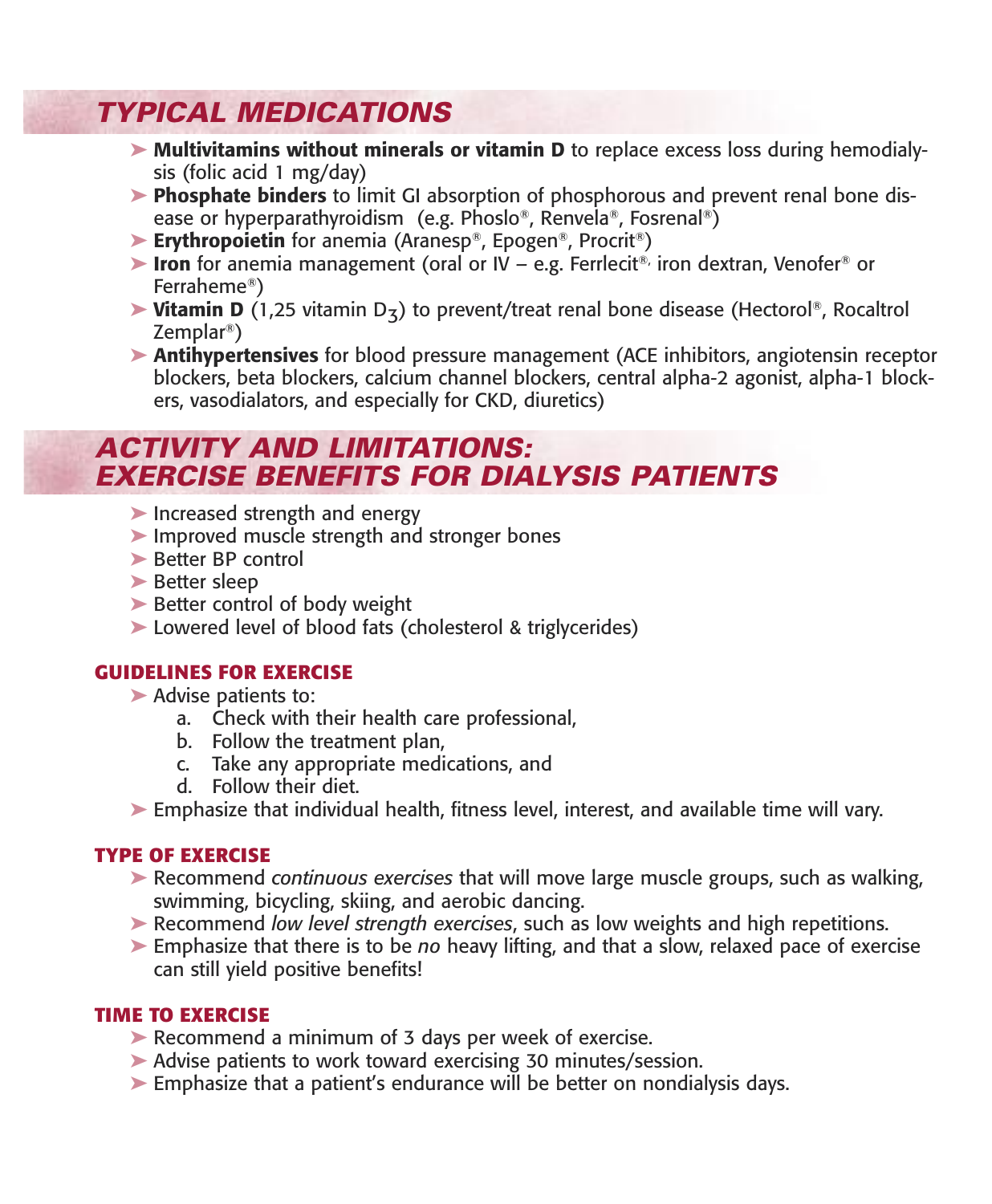### *PARTNERING WITH THE HEALTH CARE TEAM*

- Patients can be confident that health care professionals will listen, offer education, continuity of care, and encouragement, as well as information on support groups and rehabilitation.
- Patients who are active participants in their care may have a greater sense of control of their disease.
- Health care professionals (doctors, nurses, social workers, dieticians, and case managers) are invaluable resources to patients.
- Worldwide web is also available and offers numerous informative sites sponsored by nationally recogized kidney organizations, but beware of misinformation.
- Patients can be confident that support is available for lifestyle changes.
- Hemodialysis can be offered as a home therapy when appropriate and if desired by the patient.
- **• Remember: Health Care Team + Patient = The Winning Team!**

**Advanced Practice Nursing Care (Gomez, 2011)** (in addition to the items outlined above):

- 1. Order and Interpret laboratory results and diagnostic tests (i.e. kinetics, renal function, electrolytes, blood volume monitoring, echocardiograms, x-ray). Order appropriate follow-up and refer to physician as needed.
- 2. Monitor patient's treatment plan, dialysis prescription, and target weight. Adjust as warranted based on patient's response.
- 3. Monitor for any signs of infection. Order diagnostic studies or laboratories (i.e. exit site cultures, blood cultures) as warranted and treat as appropriate in collaboration with physician.
- 4. Monitor patient's response to medications (i.e. ESA, iron, bone disease medications, antihypertensives). Adjust as warranted.
- 5. Monitor patient's response to diet in collaboration with RD. Adjust as needed in response to patient's treatment plan.
- 6. Monitor patient's access (see separate Vascular Access Fact sheet).

#### **Reference**

· Gomez, N.J. (Ed.). (2011). *Nephrology nursing scope and standards of practice*, 7th Edition. Pitman, NJ: American Nephrology Nurses' Association